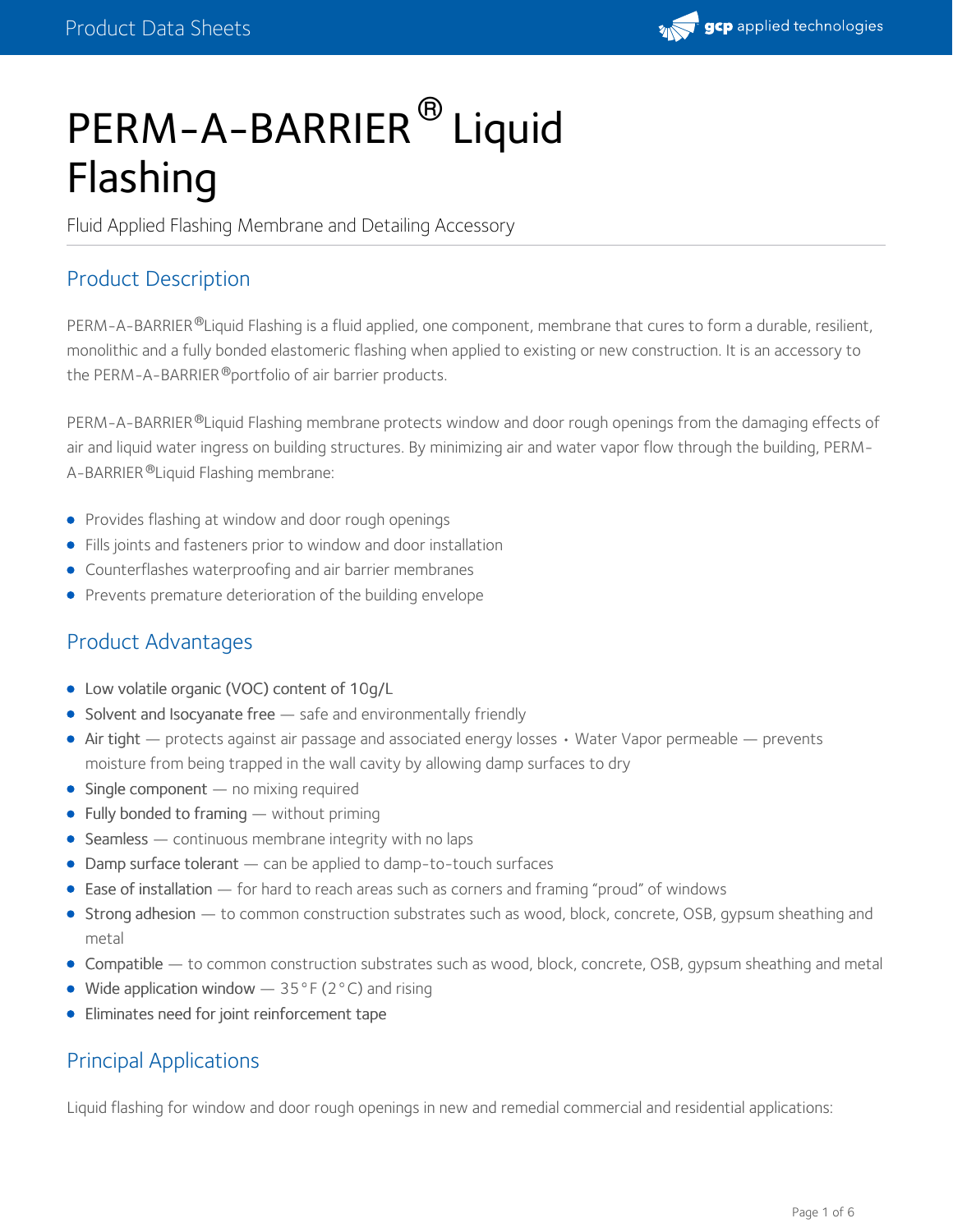### Product Data Sheets



- Steel or wood stud walls with exterior gypsum sheathing, plywood, OSB sheathing, brick veneer or pre-formed cladding panels
- Concrete block walls with brick veneer or pre-formed cladding panels

# System Components

The following are for use in above grade applications:

- **PERM-A-BARRIER® VPL membrane**
- $\bullet$  PFRM-A-BARRIFR<sup>®</sup> NPL membrane
- $\bullet$  PERM-A-BARRIER® NPL 10 membrane
- PERM-A-BARRIER® Liquid
- PERM-A-BARRIER<sup>®</sup> VPO membrane
- $\bullet$  PERM-A-BARRIER ® Aluminum Wall membrane
- $\bullet$  PERM-A-BARRIER<sup>®</sup> NPS membrane
- $\sf PERM-A-BARRIER^@$  Wall Flashing—heavy duty fully-adhered membrane for through-wall flashing detailing
- **PERM-A-BARRIER<sup>®</sup> Detail Membrane**—flexible, fully-adhered membrane for detail flashing areas
- <code>PERM-A-BARRIER®</code> Aluminum Flashing—flexible, aluminum faced, fully-adhered membrane for detail flashing

#### Installation

#### Safety

Refer to product label and SDS (Safety Data Sheet) before use. All users should acquaint themselves with this information prior to working with the material. Carefully read detailed precaution statements on the product labels and SDS before use.

#### Surface Preparation

All surfaces must be sound and free from spalled areas, loose aggregate, loose nails or screws, sharp protrusions or other matter that will hinder the adhesion or regularity of the membrane installation. The surface must also be free from frost, dirt, grease, oil or other contaminants. Clean loose dust and dirt from the surface by brushing or wiping with a clean, dry cloth.

#### Concrete and Other Monolithic Cementitious Surfaces

Surface irregularities greater than 1/4 in. (6 mm) across and/or 1/8 in. (3 mm) in depth should be repaired with a lean mortar mix or non-shrinking grout. Remove concrete form lines and any high spots greater than 1/8 in. (3 mm) in height to ensure uniform surface. On highly dusty or porous substrates it may be necessary to apply a scratch coat prior to spraying to full thickness. PERM-A-BARRIER®Liquid Flashing membrane may be applied to green (minimum 3 day cure time) concrete or over damp to-touch surfaces. Remove any visible water prior to application.

#### Concrete Masonry Units (CMU)

The CMU surface should be smooth and free from projections. Strike all mortar joints full and flush to the face of the concrete block. Fill all voids and holes, particularly at the mortar joints, with a lean mortar mix or non-shrinking grout. Alternatively, a parge coat (typically one part cement to three parts sand) may be used over the entire surface.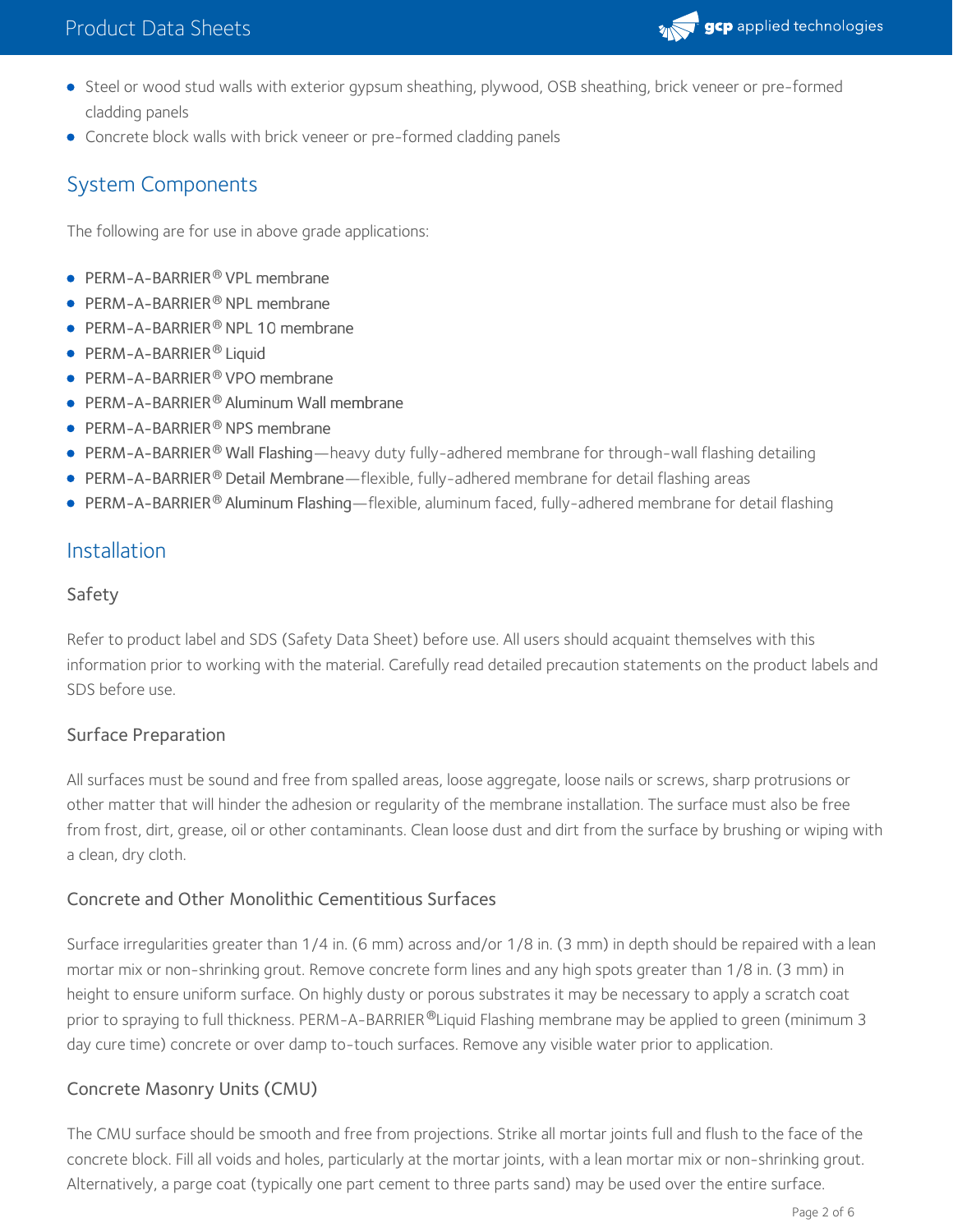

## Exterior Sheathing Panels

PERM-A-BARRIER®Liquid Flashing membrane may be applied directly to steel or wood stud walls with exterior gypsum sheathing, plywood or exterior sheathing panels such as exterior drywall, plywood and oriented strand board (OSB) and glass faced wall boards. To avoid deflection at the panel joints, fasten corners and edges with appropriate screws—per the manufacturer.



# Principal Applications

Apply PERM-A-BARRIER®Membranes prior to liquid flashing. PERM-A-BARRIER®Self-Adhered Membranes, such as PERM-A-BARRIER®Aluminum Flashing, PERM-A-BARRIER®Detail Membrane or PERM-A-BARRIER®Wall Flashing are to be used at sill locations prior to the installation of the PERM-A-BARRIER®Liquid flashing product.

- 1. Prepare and prime surface to install sill flashing per applicable data sheet and application instructions. Sill flashing may be installed in a single piece as shown in detail drawing on previous page, with a minimum 6 in. (150 mm) return up the inside face of the jamb extending 3 in. (75 mm) onto the face of the sheathing at the silland the jamb.
- If the gypsum core of glass-mat faced sheathing is exposed it is to be primed with either Perm-A-Barrier WB Primer **2.** or Perm-A-Barrier Primer Plus product. Dog-boned shaped corner patches must then be installed at each corner at the sill over the self-adhered flashing extending onto the face of the sheathing.
- 3. Apply and tool Perm-A-Barrier Liquid Flashing membrane into small gaps (up to 1/4 in. (6 mm) or less and any other minor deficiencies in the substrate, such as nail holes, knots, etc. **3.**
- Install Perm-A-Barrier Liquid Flashing product in a zig zag pattern into the rough opening as well as onto the air **4.** barrier and spread to achieve a min. 25 wet mils free of voids or pinholes. The product should lap onto the air barrier, as well as the sill flashing, a minimum of 3 in. (75mm).
- 5. As soon as the PERM-A-BARRIER<sup>®</sup> Liquid Flashing product is cured (approximately 24 hrs. after application at 50% R.H, 70°F), the product is ready to accept window or door installation.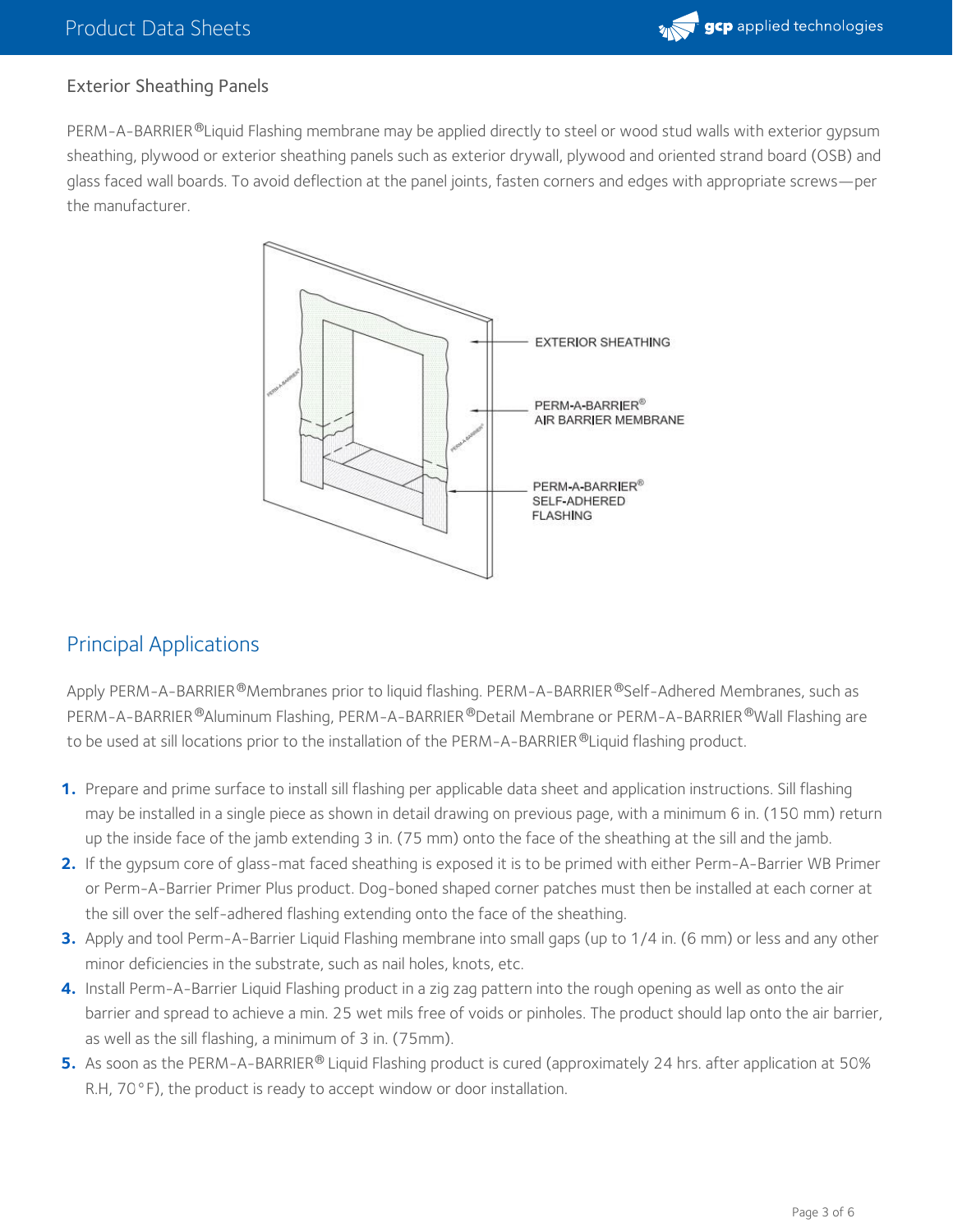

## Equipment

Use a caulking gun to apply PERM-A-BARRIER®Liquid Flashing membrane to the substrate and then use a trowel, joint knife, spatula or similar to spread the flashing.

### Application Temperature

PERM-A-BARRIER®Liquid Flashing membrane may be applied at temperatures as low as 35°F (2°C) and rising. It can be applied to damp-to-touch surfaces however, it is not recommended for use when cold and/or damp conditions exist for prolonged periods. This product is a silane terminated polyether.

## Thickness Control

Application thickness is controlled in vertical applications by marking the area and spot-checking the thickness with a wet film thickness gauge. Swipe marks on the surface of the PERM-A-BARRIER®Liquid Flashing product are acceptable as long as the minimum thickness is maintained.

# Coverage Rates

PERM-A-BARRIER®Liquid Flashing membrane is typically applied at a minimum thickness of 25 mils. The theoretical coverage rate (not including waste) at a thickness of 25 mils is approximately 64 ft<sup>2</sup>/gal.

Coverage may vary depending on application technique and may be reduced over rough and uneven substrates. The applicator goal should be a continuous membrane at a thickness of 25 mils, adjust coverage rate accordingly.

## **Curing**

PERM-A-BARRIER®Liquid Flashing skins over within 2 hours at 50% relative humidity 70°F. Curing and skinning times may vary depending on temperature, humidity and surface conditions.

#### Application of Insulation and Finishes

PERM-A-BARRIER ®Liquid Flashing membrane is not suitable for permanent exposure. Windows and doors may be installed after the product has fully cured. If the window or door installation cannot occur within 6 months of the product application, some form of temporary protection (such as tarpaulins) should be used to protect the product from the effects of sunlight.

# Cleaning

Tools and equipment are most effectively cleaned using a dry cloth and/or mineral spirits to remove material as soon as possible to prevent curing on tools and equipment.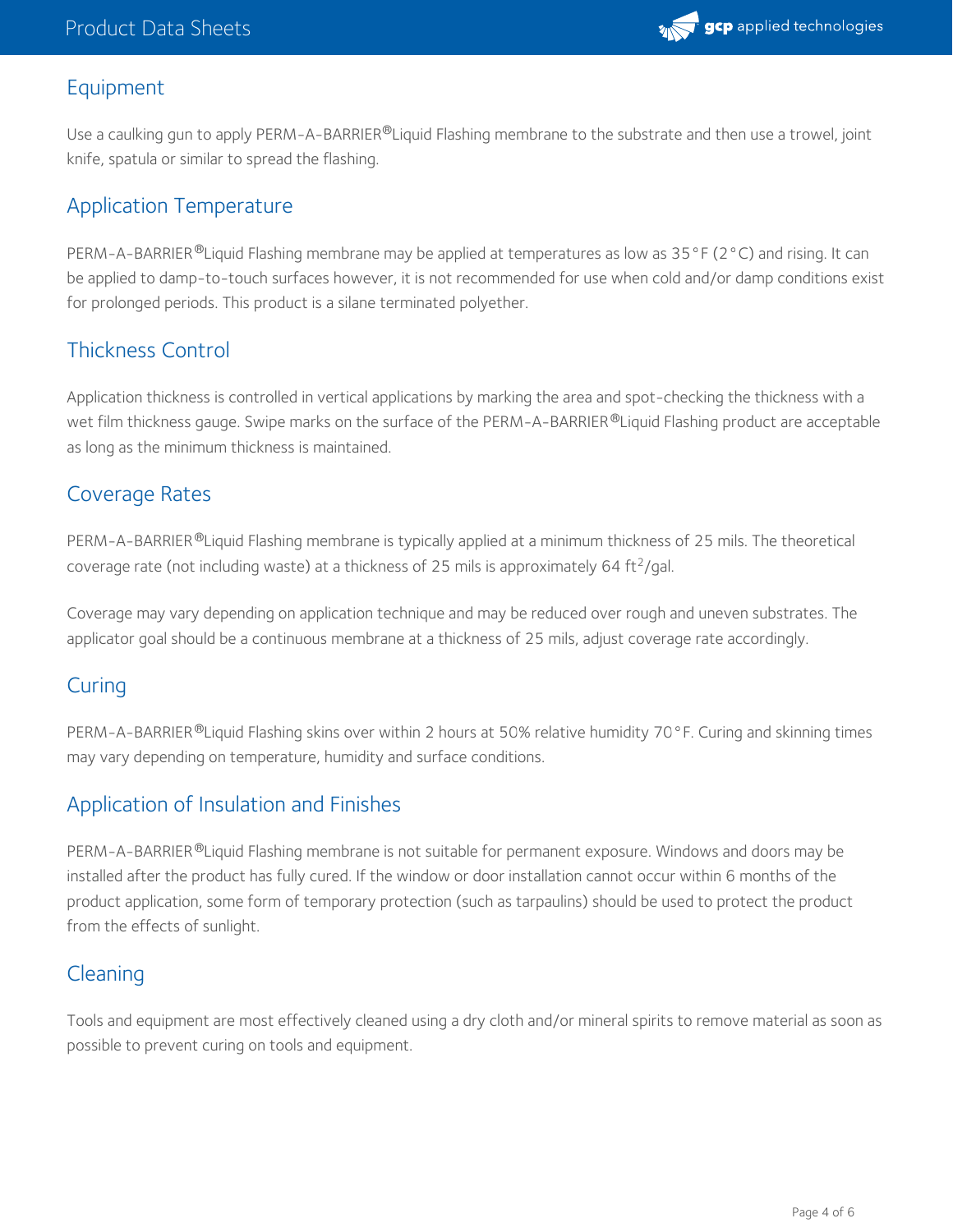

## Storage and Handling Information

20 oz. sausages of PERM-A-BARRIER®Liquid Flashing product should be stored in a controlled dry environment in the original sealed container 50°F (10°C) and below 80°F (27°C). The shelf life is 6 months from date of manufacture in unopened containers. Store opened containers with plastic protective liner covering the material. Minimize moisture and temperature swings. All materials must be protected from rain, physical damage and freezing.

#### Limitations

PERM-A-BARRIER®Liquid flashing membrane should not be exposed in areas where it will be permanently exposed to sunlight, weather or traffic. Maximum UV exposure period is 6 months. Not for use below grade or in conditions completely covered in water hydrostatic conditions. Not for use as a substitute for BITUTHENE®Liquid Membrane or PERM-A-BARRIER®S100 Sealant.

Do not apply the product in wet weather. It should not be applied if rain or temperatures below  $35^{\circ}$  F (2 $^{\circ}$ C) are expected within 12 hrs. The product has a maximum in-service temperature of 180°F (82°C). Do not dilute product. No mixing required.Finished and exposed surfaces should be protected. Perm-A-Barrier Liquid Flashing membrane is not compatible with petroleum solvents, fuels and oils.

GCP self-adhered membranes are not to be applied over PERM-A-BARRIER®Liquid Flashing membrane.

# Physical Properties

|                                                | <b>TYPICAL VALUE</b> | <b>TEST METHOD</b>  |
|------------------------------------------------|----------------------|---------------------|
| Color                                          | Dark Green           |                     |
| Solids content by volume                       | 100%                 |                     |
| Cure time @ 50% R.H., 70°F                     | 24 hr.               |                     |
| Elongation                                     | 250                  | ASTM D412           |
| Tensile strength                               | 200                  | ASTM D412           |
| Permeability at 25 mil thickness (perms) Water | >10                  | ASTM E96 - Method B |
| vapor transmission                             |                      |                     |

#### AAMA 714-12: Voluntary Specification for Liquid-Applied Flashing Used to Create a Water Resistive Seal Around Exterior Wall Openings in Buildings

|                                                                                               | <b>TYPICAL VALUE</b> | <b>TEST METHOD</b>                       |
|-----------------------------------------------------------------------------------------------|----------------------|------------------------------------------|
| Adhesion strength to substrates                                                               | Pass                 | ASTM C794, AAMA 714 Section 5.1 modified |
| Nail sealability                                                                              | Pass                 | ASTM D1970, AAMA 711-07                  |
| Adhesion after accelerated UV aging peel adhesion                                             | >10 pli              | ASTM C794, AAMA 714 Section 5.3          |
| appearance<br>. A dheestad of the change during a continue of the control of the A O official |                      |                                          |

Adhesion after elevated temperature exposure level >10 pli ASTM C794, AAMA 714 Section 5.4